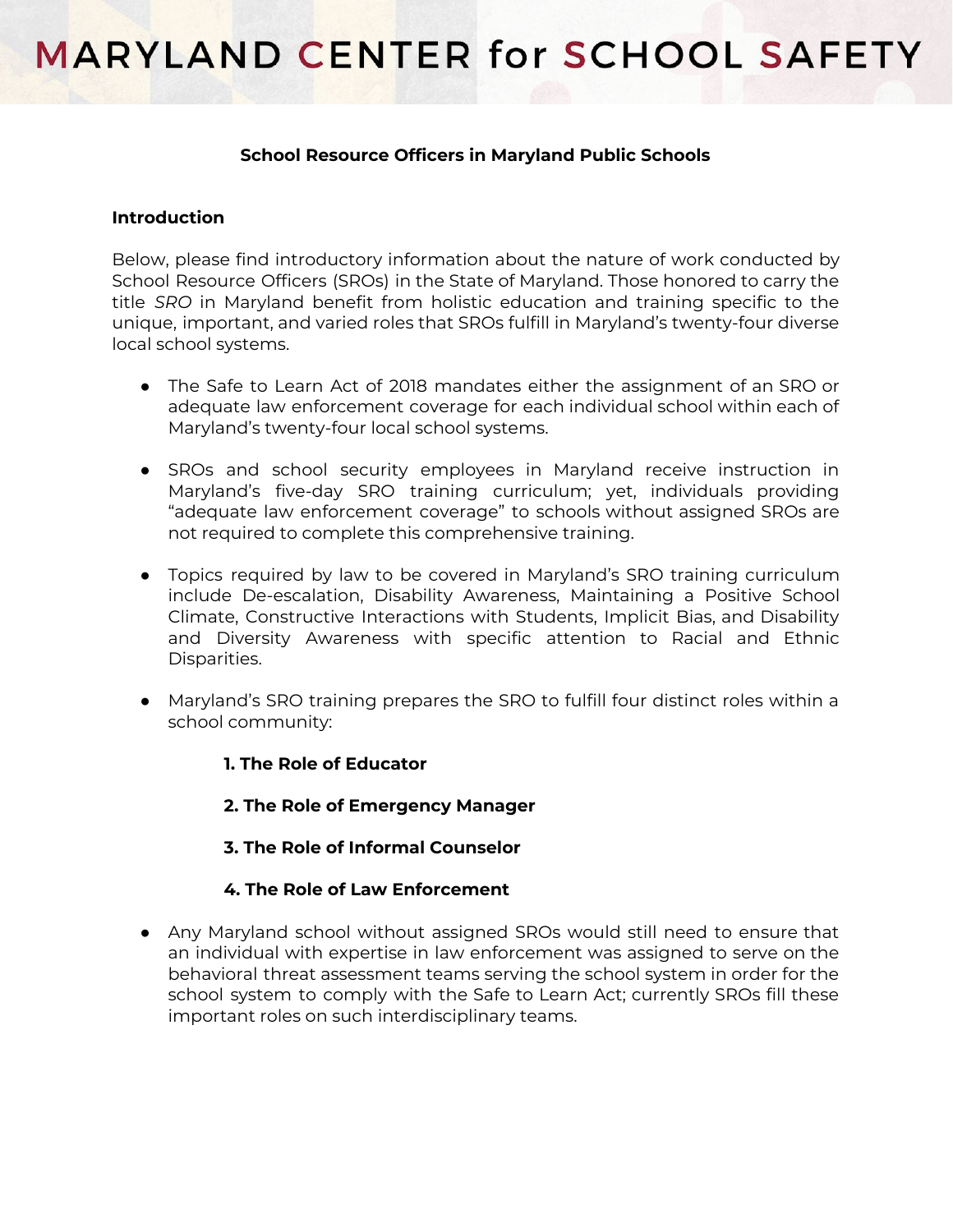### **SRO Training Program In-Depth**

The five-day School Resource Officer training in Maryland covers the following major topic areas:

1) *Constructive Interactions with Students*: Explains the role of the SRO as a coach, mentor, and educator and how these supportive roles build relationships with students and maintain professional boundaries.

2) *Informal Counseling*: Identifies characteristics, strategies, roles, and responsibilities of being an informal counselor and how to advance the concept of conflict resolution.

3) *Memoranda of Understanding (MOU)*: Explores the importance of an MOU between a law enforcement agency and local school system and the key elements of an MOU.

4) *Safe to Learn Act*: Covers the State of Maryland's "Safe to Learn Act of 2018" and the impact it has on student and school safety.

5) *SRO History*: Defines the term "School Resource Officer," the roles the SRO assumes within a school (Mentor/Educator/Law Enforcement Officer/Emergency Manager), and the history of SROs within the State of Maryland and across the country.

6) *Victimization and Child Protective Services*: Clarifies how to recognize the victimization of youth and discusses abuse/neglect investigations and relevant Maryland statutes and Code of Maryland Regulations pertaining to child welfare.

7) *Drug Education and Current Trends*: Discusses current trends in controlled dangerous substance usage in schools, signs of addiction/overdose, education efforts, and "wrap around" services available - both in general and throughout Maryland.

8) *Bullying, Threats and Social Media Use*: Explores the characteristics of bullying, harassment, intimidation, and social media misuse, the effects of victimization, possible suicidal/homicidal implications on bullied individuals, and explores how to analyze strategies/investigative techniques used in prevention.

9) *Official Interactions with Juveniles*: Clarifies the difference between school discipline and criminal behavior.

10) *School Behavioral Threat Assessment Teams*: Elucidates the benefits of the multidisciplinary school behavioral threat assessment team, the requirements under the Safe to Learn Act of 2018, and the SRO's role within the team to assist with prevention and intervention to avoid threats to the school community.

11) *Youth Development*: Covers the seven developmental domains, cultures and sub-cultures relevant to youth in schools, distinguishes between risk factors,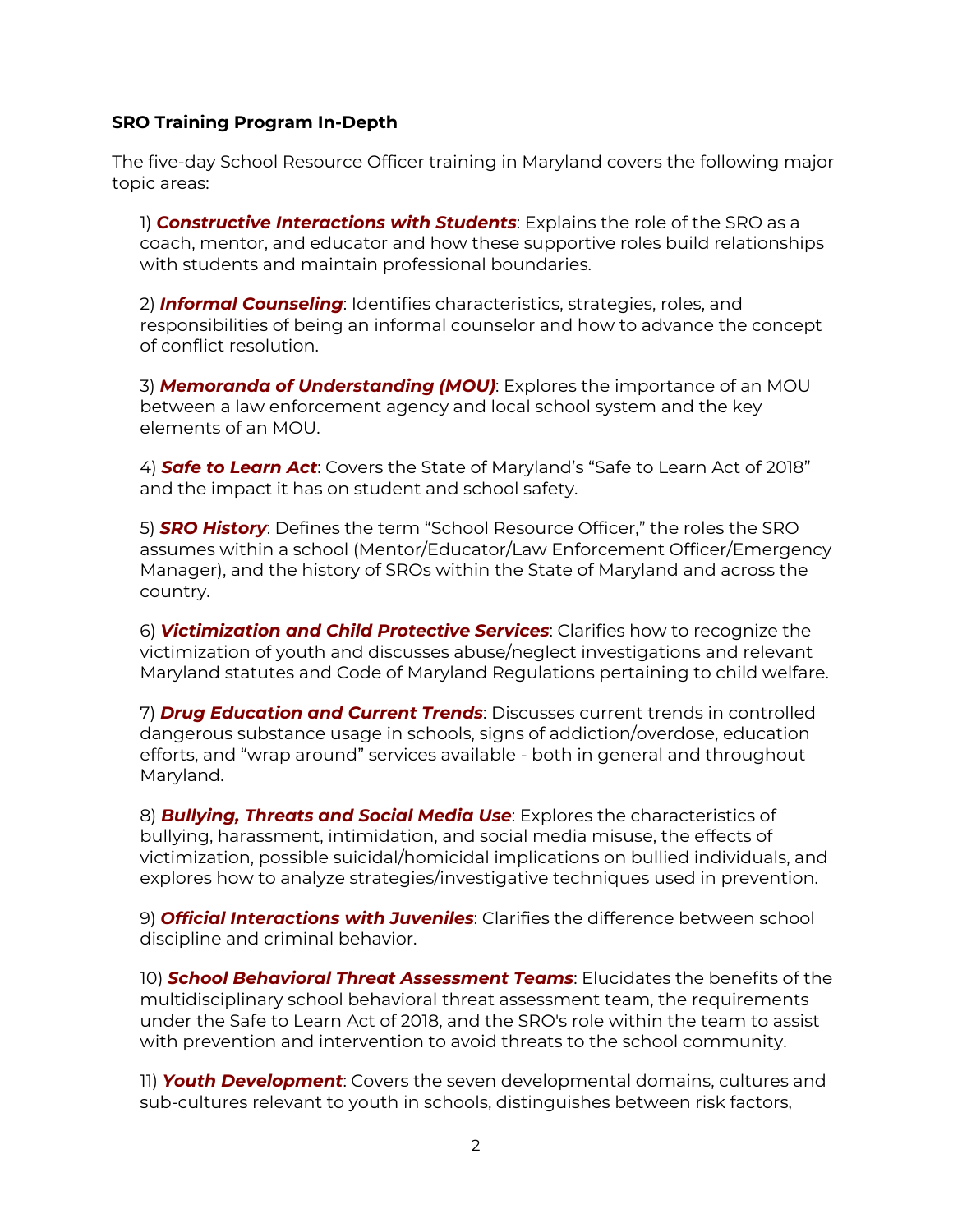strengths, and worldviews youth might hold, identifies pro-social behaviors to be encouraged to replace antisocial behaviors, reinforces the difference between school discipline matters vs. criminal matters, and explores the use of conflict de-escalation techniques.

12) *Collaboration and Problem Solving with Stakeholders*: Covers the SARA (scanning, analysis, response, and assessment) problem solving model, discusses understanding community stakeholders who need to be involved, and explores how collaboration positively affects the school community.

13) *Getting into the Classroom*: Covers creation of effective programs and/or use of available law-related education programs for students that enable them to make safe decision-making choices, and other opportunities for SROs to participate in the classroom environment.

14) *Principles of Effective Learning*: Covers the eight principles of learning and styles of learning and how they relate to law-related education for SROs.

15) *School Emergency Planning*: Covers the four phases of emergency management: mitigation, preparedness, response, and recovery and the preparation methods necessary to mitigate an active assailant incident.

16) *Working Collaboratively with the School Administration*: Covers the importance of a positive working relationship with school staff, the differences in the chain of command and management structure of a law enforcement agency and school administration, the importance of frequent meetings within an education environment, and documentation requirements of each entity.

17) *Indicators of Behavior, Trauma Informed Care*: Explores recognition of behaviors of concern, Behavioral Threat Assessment Teams to assess issues, understanding of the impact of traumatic experiences on youth, and the four essentials of Trauma Informed Care.

18) *Disability and Diversity Awareness*: Defines terms such as *disability*, *diversity*, *inclusiveness*, and *cultural fluency*, differentiates between HIPAA and FERPA, introduces "Best Practices in Seclusion and Restraint" reporting for Maryland schools, and explores how individuals with disabilities may experience discrimination in various areas including education, health care, employment, economics, and through the justice system.

19) *Maintaining a Positive School Climate*: Discusses the difference in promotion and prevention mindsets and defines creation and maintenance of a positive environment and the correlation of a positive climate to a behavioral threat assessment.

20) *Managing Gangs in Schools*: Discusses gang activity by region within Maryland, signs of gangs within schools, and documentation of gang activity.

21) *Restorative practices*: Explores use of restorative practices to repair student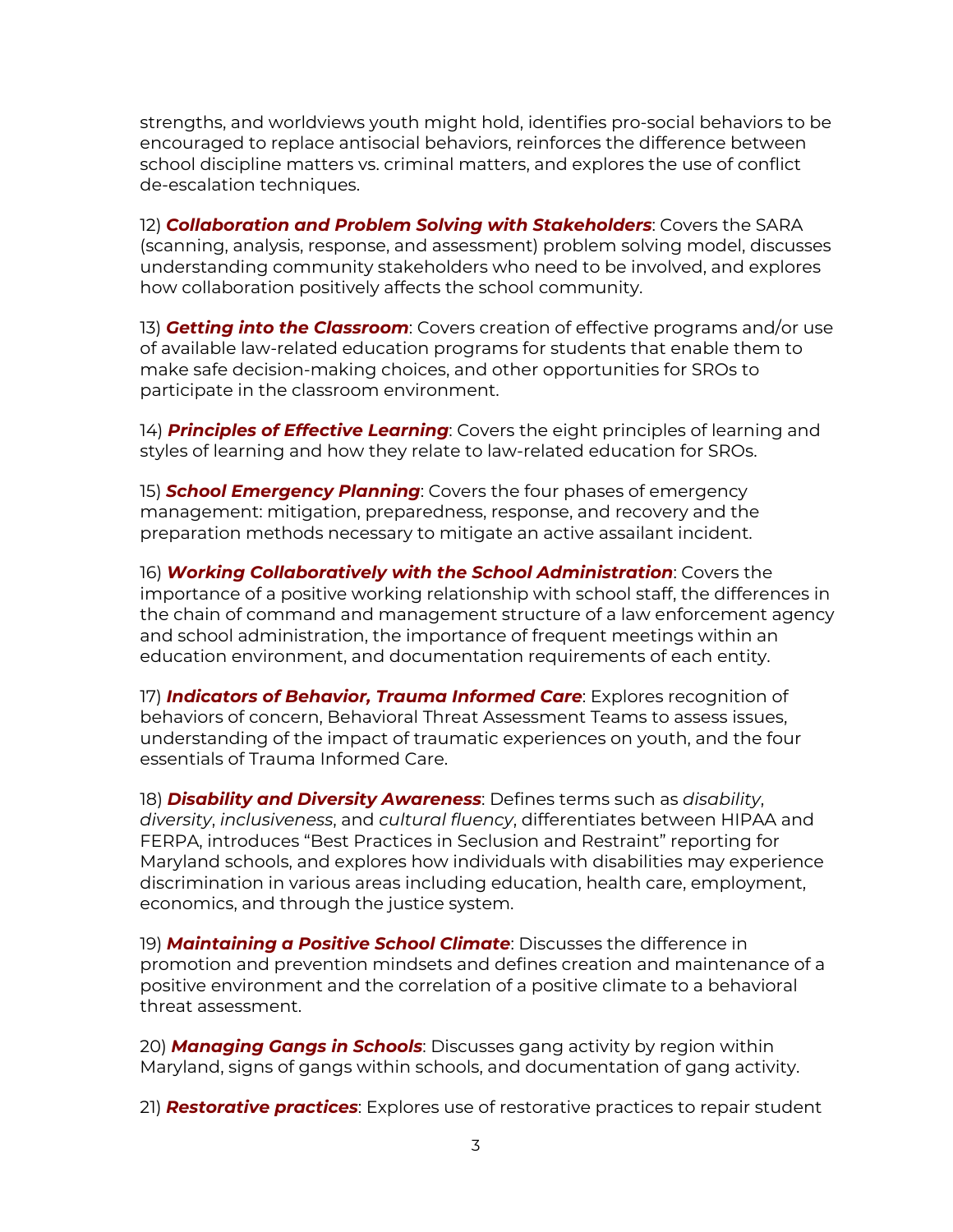relationships and resolving conflict within the school environment.

22) *Implicit Bias*: Covers what implicit biases are and how understanding and awareness of these biases creates a better atmosphere between students and their SRO.

23) *School Law and the School Based Officer*: Reviews the Maryland Code, Education Article, Code of Maryland Regulations (COMAR), and Constitutional Law; HIPAA and FERPA are also reviewed along with the exceptions to each for information sharing.

24) *SORAT*: Reviews single officer response to an active threat within an educational environment.

# **Frequently Asked Questions**

- *Q: How is Maryland different from other states when it comes to School Safety?*
- A: In 2018, the Governor of Maryland and the Maryland General Assembly worked to create a comprehensive law, known as the "Safe to Learn Act of 2018" (STLA-2018), which created a comprehensive, multidisciplinary approach to school safety.
- *Q: Who coordinates this approach to School Safety for the State of Maryland?*
- A: The Maryland Center for School Safety, MCSS, created in 2013, is the agency charged with School Safety in Maryland. MCSS is an independent unit within the Maryland State Department of Education. It collaborates with local school systems, State and local government agencies, community organizations, parents, and other stakeholders to provide a comprehensive and coordinated approach to school safety.
- *Q: Who does the Maryland Center for School Safety report to?*
- A: MCSS is governed by the School Safety Subcabinet, which consists of the following State Cabinet members, or their designees:
	- The State Superintendent of Schools,
	- The Secretary of State Police,
	- The Attorney General,
	- The Secretary of Health,
	- The Secretary of Disabilities, and
	- The Executive Director of the Interagency on School Construction.
- *Q: Who gives advice/input to the Subcabinet on behalf of Maryland residents?*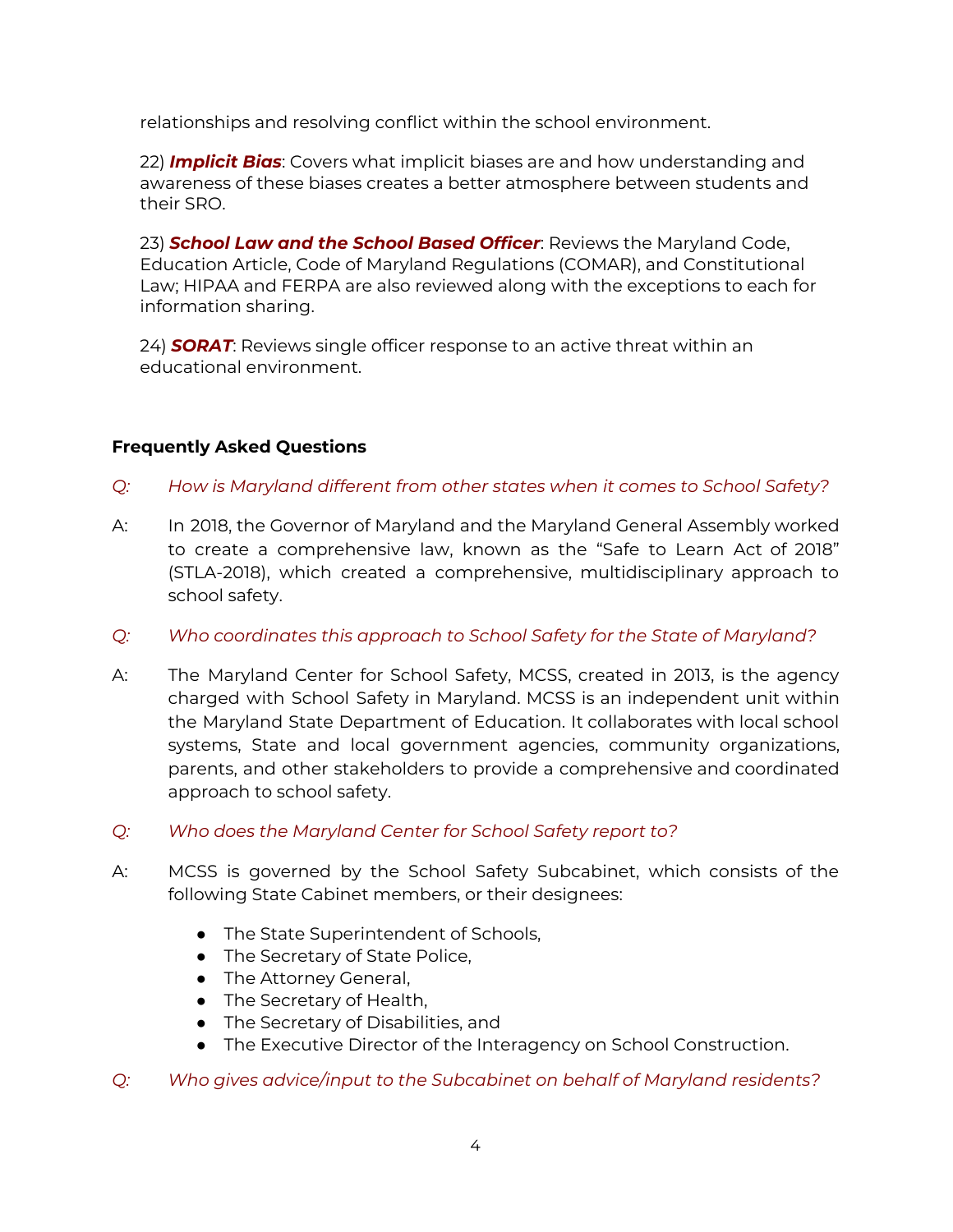- A: There is a School Safety Subcabinet Advisory Board that includes the following members:
	- A member of the Senate of the State of Maryland,
	- A member of the Maryland House of Delegates,
	- A Representative of Local Superintendents of Schools,
	- A Representative of the Maryland Association of Boards of Education,
	- A School Psychologist or Licensed or Clinical Social Worker,
	- A Special Education Administrator,
	- A Classroom Teacher,
	- A School Principal,
	- A Representative of the Department of Human Services,
	- A Representative of the Department of Juvenile Services,
	- A School Resource Officer,
	- A Sheriff,
	- A Police Chief,
	- A Representative of Maryland Emergency Medical, Fire, and Rescue Services,
	- The Director or designee from the Maryland Coordination and Analysis Center,
	- A Representative of the Maryland Assembly on School-Based Health Care,
	- A Representative of the Maryland Association of Student Councils,
	- A Representative of the Center for School Mental Health,
	- A Representative of Disability Rights Maryland,
	- A Parent of a Public School Student,
	- A Parent of a Child with Disabilities who Attends a School in State,
	- A Representative of a Non-Public School in the State,
	- A Representative of a Non-Public Special Education Facility, and
	- A Representative of School Bus Drivers.

# *Q: Why is there a school bus driver on the Advisory Board?*

A: School bus drivers are usually the first and last school or school system employees to see a child during the school day. Drivers observe many student interactions and are in a position to help parents and administrators by notifying them when or if suspicious activity occurs or they observe a student who may need additional assistance or support.

# *Q: Are Subcabinet and Advisory Board meetings subject to Maryland's Open Meeting Act?*

A: Yes. Maryland's Open Meetings Act is a statute that requires State and local public bodies to hold their meetings in public. The Act permits public bodies to hold meetings in person or virtually and in limited circumstances to discuss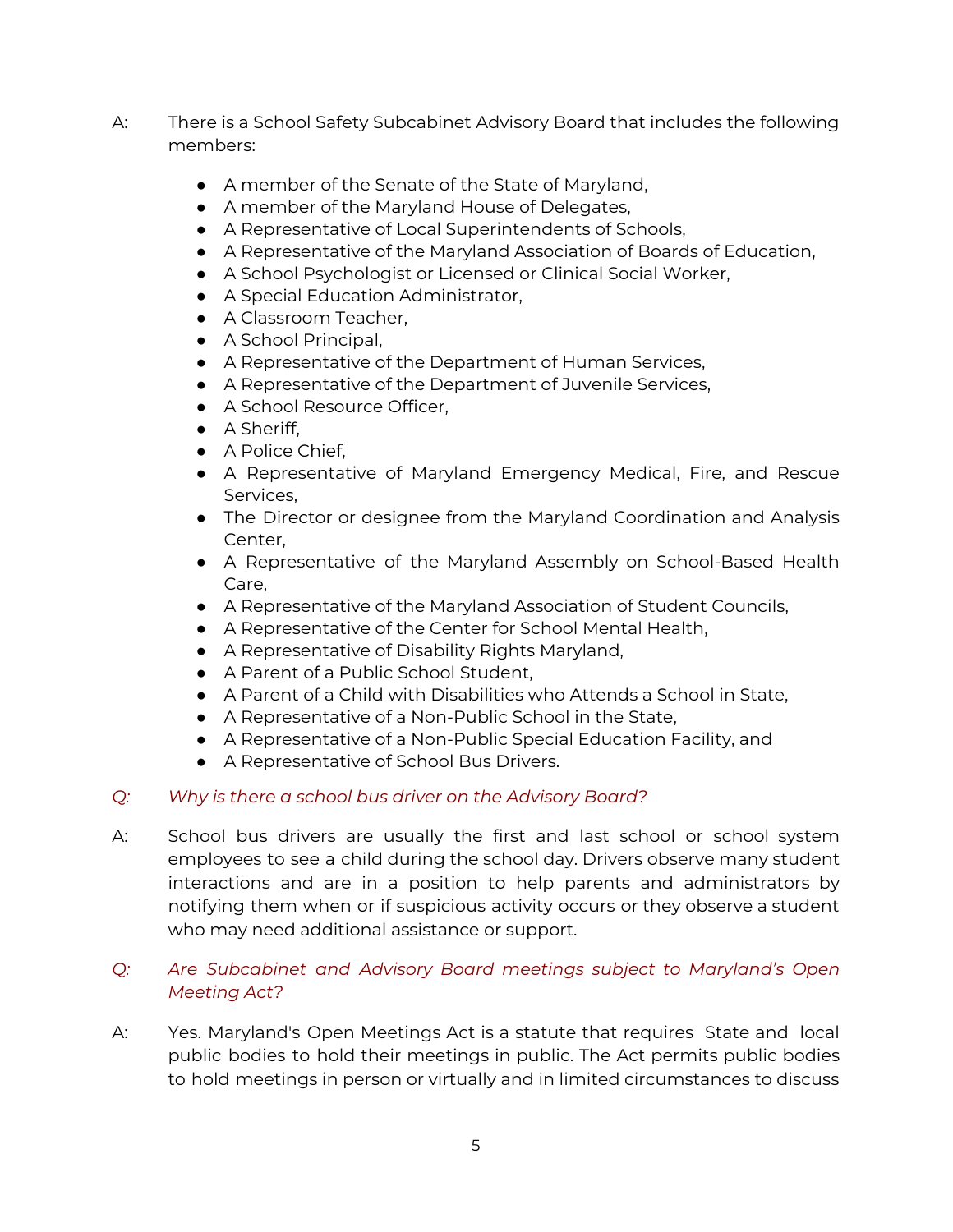some topics in a closed session. Any permissible items discussed in closed session by a public body must be summarized for the public.

- *Q: How does MCSS provide a coordinated approach to school safety?*
- A: By providing grants, information, training on promising practices, programs and resources to all stakeholders, and technical assistance and education, collaborating on collection, analysis, and integration of statewide data, and promoting interagency efforts that support safe schools for all students, school staff, parents, and community members.
- *Q: How are School Resource Officers (SROs) in Maryland trained differently than in other states?*
- A: The Safe to Learn Act of 2018 required all SROs to complete an approved curriculum of instruction. The approved curriculum consists of five full days of instruction delivered by MCSS staff and other subject matter experts certified and approved to provide the instruction. Required areas of instruction under The Safe to Learn Act of 2018 that make Maryland's course of instruction particularly noteworthy include:
	- De-Escalation,
	- Disability Awareness,
	- Maintaining a Positive School Climate,
	- Constructive Interaction with Students, and
	- Implicit Bias and Disability and Diversity Awareness with specific attention to Racial and Ethnic Disparities.

## *Q: Who teaches this course?*

- A: MCSS staff and other subject matter experts deliver SRO training throughout the State of Maryland. Members of MCSS have become certified through the Maryland Police and Correctional Training Commissions as general subject matter instructors. Additionally, several individuals from Anne Arundel County Public Schools, the Greater Baltimore Medical Center, Office of the Attorney General, Maryland Emergency Management Agency, and Maryland State Department of Education have received this certification and assist MCSS with provision of these courses across Maryland. There are five blocks of specialized instruction taught by non-police instructor subject matter experts:
	- Victimization of Youth in Schools,
	- School Threat Assessment Teams,
	- School Emergency Planning,
	- Assessing Indicators of Behaviors of Concern and Utilizing Trauma Informed Interventions, and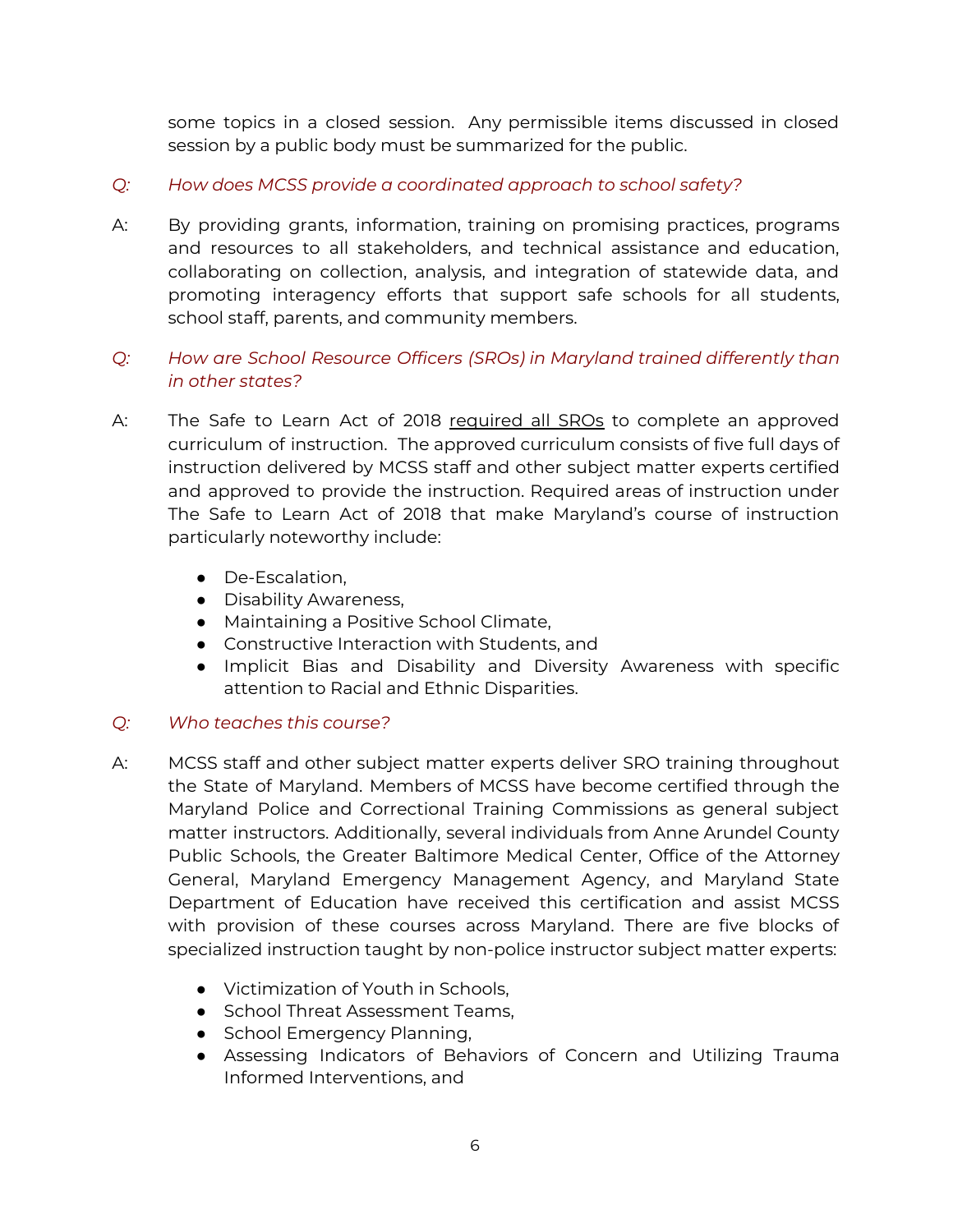- Disability and Diversity Awareness.
- *Q: When is an SRO required to attend MCSS-approved courses?*
- A: All SROs assigned to a school prior to the start of the 2019-2020 school year were required to complete the course before the start of the 2019-2020 school year.

SROs assigned mid-year, after the start of the 2019-2020 school year, are required to complete the course prior to the start of any subsequent school year.

# *Q: What is the difference between a School Security Employee/Officer and a School Resource Officer?*

A: A School Security Employee (SSE), who may be referred to as a Security Officer, Advocate, Monitor, or another title depending on the local school system, is a school system employee, not a sworn law enforcement officer.

An SRO is a sworn law enforcement officer employed by a local police department assigned to serve within the local school system at one or more school buildings pursuant to a Memorandum of Understanding between the local law enforcement agency and local school system. A Baltimore City school police officer, as defined in § 4–318 of the Education Article is also defined as an SRO.

# *Q: My child's school has assigned security officers who are not police officers; are they trained as well?*

- A: If your local school system employs staff members who are responsible for the safety and security of students in your school system, these employees are also required to receive instruction in the SRO training curriculum.
- *Q: What training have school administrators completed in order to establish professional working relationships within the school building?*
- A: For school leaders, MCSS has developed a course titled "Understanding the SRO," which discusses the roles and responsibilities of the SRO in schools, including the difference between school discipline and criminal behavior. This training is available to school leaders and administrators across Maryland.
- *Q: What is a Behavioral Threat Assessment Team?*
- A: A threat assessment team is a cross disciplinary group of officials who convene to identify and respond to behaviors of concern that may pose a threat to the safety of an individual attending or working in a public school. The Safe to Learn Act of 2018 required the School Safety Subcabinet to